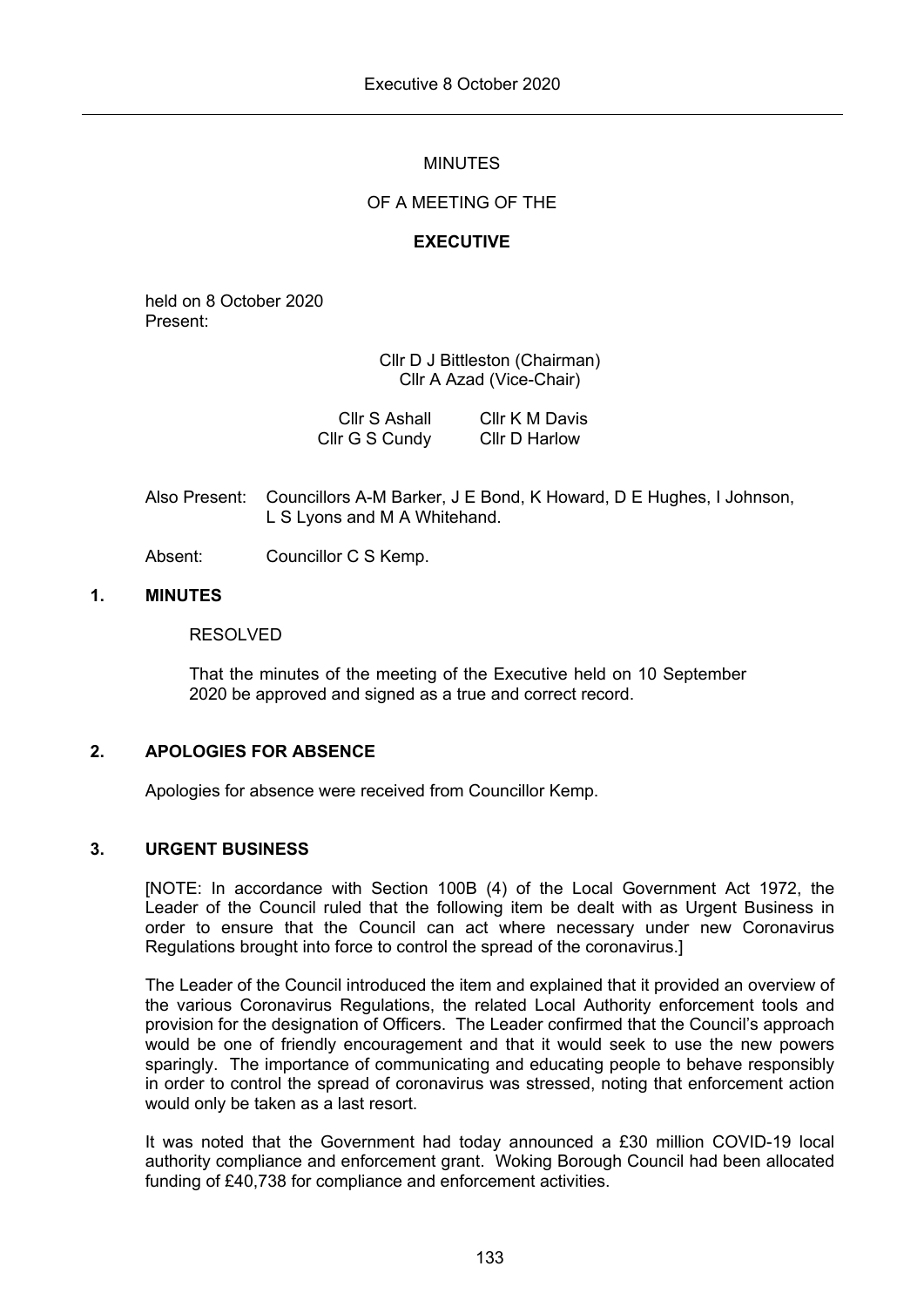### RESOLVED

- That (i) the Director of Neighbourhood Services and Environmental Health Manager be designated under the Coronavirus Regulations as an authorised person; and
	- (ii) the Director of Legal and Democratic Services be authorised to make designations of authorised persons under the current Coronavirus Regulations and any further coronavirus regulations which may be enacted from time to time in response to the current pandemic.
- Reason: To ensure that the Council is informed of the provisions contained within the new Coronavirus Regulations and has designated officers to take necessary enforcement action to control the spread of the coronavirus.

### **4. DECLARATIONS OF INTEREST**

In accordance with the Members' Code of Conduct, Councillor D J Bittleston declared a non-pecuniary interest in any items concerning the companies of which he was a Councilappointed director. The interests were such that speaking and voting were permissible.

In accordance with the Members' Code of Conduct, Councillor A Azad declared a nonpecuniary interest in any items concerning the companies of which she was a Councilappointed director. The interests were such that speaking and voting were permissible.

The interest of Councillor C S Kemp was referred to in the agenda but it should be noted that Councillor Kemp sent apologies to the meeting.

In accordance with the Members' Code of Conduct, Councillor D Harlow declared a nonpecuniary interest in any items concerning the companies of which she was a Councilappointed director. The interests were such that speaking and voting were permissible.

In accordance with the Members' Code of Conduct, Councillor G S Cundy declared a nonpecuniary interest in any items concerning the companies of which he was a Councilappointed director. The interests were such that speaking and voting were permissible.

In accordance with the Members' Code of Conduct, Councillor I Johnson declared an interest in minute item 5 – Questions. Question 16 referred to the Woking Football Club development site UA44. Councillor Johnson's interest arose from his wife's position as Chairman of Woking Football Club. The interest was such that Councillor Johnson left the meeting during the determination of the item.

In accordance with the Officer Employment Procedure Rules, the Chief Executive, Ray Morgan, declared a disclosable personal interest (non-pecuniary) in any items concerning the companies of which he was a Council-appointed director. The interests were such that Mr Morgan could advise the Executive on those items.

The interest of Douglas Spinks was referred to in the agenda but it should be noted that Mr Spinks sent apologies to the meeting.

In accordance with the Officer Employment Procedure Rules, the Director of Legal and Democratic Services, Peter Bryant, declared a disclosable personal interest (nonpecuniary) in any items concerning the companies of which he was a Council-appointed director. The interests were such that Mr Bryant could advise the Executive on those items.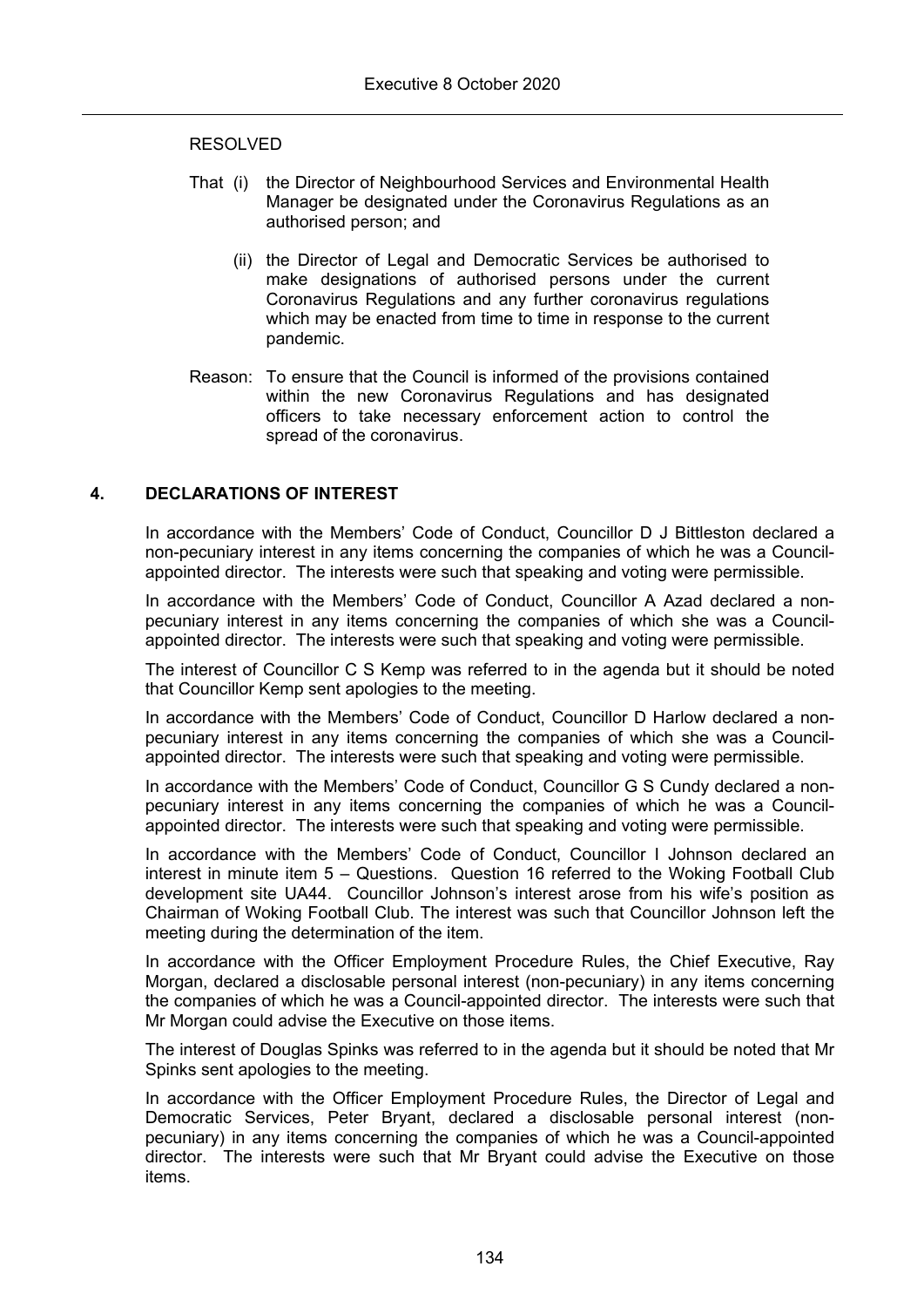In accordance with the Officer Employment Procedure Rules, the Director of Finance, Leigh Clarke, declared a disclosable personal interest (non-pecuniary) in any items concerning the companies of which she was a Council-appointed director. The interests were such that Mrs Clarke could advise the Executive on those items.

In accordance with the Officer Employment Procedure Rules, the Director of Housing, Louise Strongitharm, declared a disclosable personal interest (non-pecuniary) in any items concerning the companies of which she was a Council-appointed director. The interests were such that Mrs Strongitharm could advise the Executive on those items.

In accordance with the Officer Employment Procedure Rules, the Director of Community Services, Julie Fisher, declared a disclosable personal interest (non-pecuniary) in any items concerning the companies of which she was a Council-appointed director. The interests were such that Mrs Fisher could advise the Executive on those items.

In accordance with the Officer Employment Procedure Rules, the Director of Finance, Leigh Clarke, declared a disclosable personal interest (non-pecuniary) in any items concerning Woking Football Club and/or the GolDev Woking Limited development. The interest arose from (i) her husband having a small shareholding in Woking Football Club and (ii) being a Council-appointed director of Kingfield Community Sports Centre Limited. The interest was such that Mrs Clarke could advise the Executive on those items.

In accordance with the Officer Employment Procedure Rules, the Director of Legal and Democratic Services, Peter Bryant, declared a disclosable personal interest (nonpecuniary) in any items concerning Woking Football Club and/or the GolDev Woking Limited development. The interest arose from (i) him being a member of the Cards Trust (the supporters' club for Woking Football Club), (ii) providing occasional unpaid assistance to Woking Football Club, e.g. acting as returning officer at the election of directors and (iii) being a Council-appointed director of Kingfield Community Sports Centre Limited. The interest was such that Mr Bryant could advise the Executive on those items.

## **5. QUESTIONS**

The Chairman reported that 18 questions had been submitted by members of the public under Section 3 of the Executive Procedure Rules regarding the Goldsworth Road development, Victoria Square and the Town Centre economy. A copy of the questions together with the replies was before the Executive. The Chairman advised that the questioners would be sent a copy of the replies to their questions.

## **6. HOUSING MANAGEMENT AND MAINTENANCE SERVICE** EXE20-050

Councillor Harlow, Portfolio Holder for Housing, introduced the report which recommended to Council a preferred approach for the future delivery of the Housing Management and Maintenance Service following the expiry of the New Vision Homes (NVH) contract on 31 March 2022. Councillor Harlow explained that the report sought authority to undertake the required statutory consultation with tenants and leaseholders on the preferred approach.

The Executive was supportive of the recommendation set out in the report, namely that the Council pursued a hybrid model whereby Housing Management and Asset Management Services were brought back in-house, and repairs and maintenance works and services were procured through third party contractors. It was commented that bringing Housing Management Services back in-house would give the Council direct control and reduce confusion amongst residents.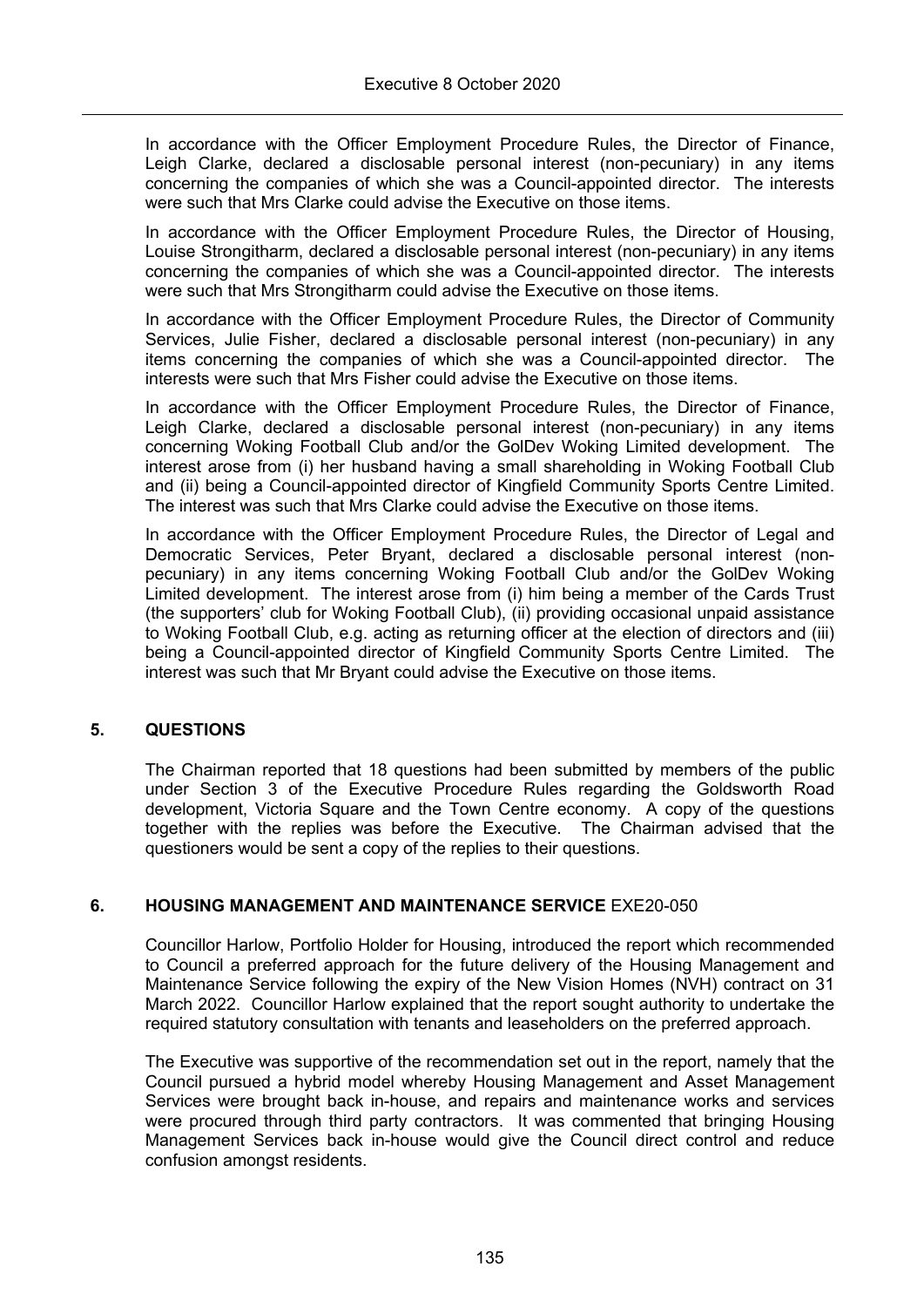Discussion ensued on repairs and maintenance services. The Executive was informed that the Council no longer had in-house expertise in delivering housing repairs and it was considered to be a step too far at the current time to bring the service back in-house. The preferred approach was for the service to be delivered by external providers with the repairs and maintenance contract directly managed by the Council to ensure the Council had clear oversight. The consultant costs in relation to the outsourcing of the repairs and maintenance service were raised. Officers advised that the Council could consider bringing the service back in-house in the future.

## **RECOMMENDED to Council**

- **That (i) approval be given to the preferred approach of Housing Management and Asset Management Services being brought back in-house and housing repairs and maintenance works and services being procured through third party contractors (Option 2) from 1 April 2022, subject to tenant and leaseholder consultation;**
	- **(ii) the Director of Housing, in consultation with the Portfolio Holder for Housing, be authorised to take such decisions as may be necessary to facilitate the process of transition to a new model of Housing Management and Maintenance Service, including any decisions around procurement timing and approach;**
	- **(iii) the Director of Housing, in consultation with the Head of Legal and Democratic Services and the Portfolio Holder for Housing, be authorised to undertake the statutory tenant and leaseholder consultation, as determined by s.105 of the Housing Act 1985 and s.20 of the Landlord and Tenant Act 1985 (as amended by s.151 of the Commonhold and Leasehold Reform Act 2002) as necessary, regarding the future of the Housing Management and Maintenance service post 31st March 2022; and**
	- **(iv) following the statutory consultation and engagement process, a report on the outcome is brought back to the Executive and Full Council in February 2021 to inform the final decision on the future of the Housing Management and Maintenance Service.**
- Reason: To determine the future delivery model for the Council's Housing Management and Maintenance Service after the end of the current contract with New Vision Homes on 31 March 2022.

## **7. WOKING BOROUGH COUNCIL SOCIAL MEDIA POLICY** EXE20-057

The Executive received a report which recommended to Council the adoption of the Woking Borough Council Social Media Policy. Discussion ensued on Section 6 of the Social Media Policy which related to Elected Member use of social media. Following a question regarding how the Policy related to the Members' Code of Conduct, the Executive was informed that the Policy cross referenced the Code of Conduct in Section 6 of the Policy. The Director of Legal and Democratic Services, Peter Bryant, explained that a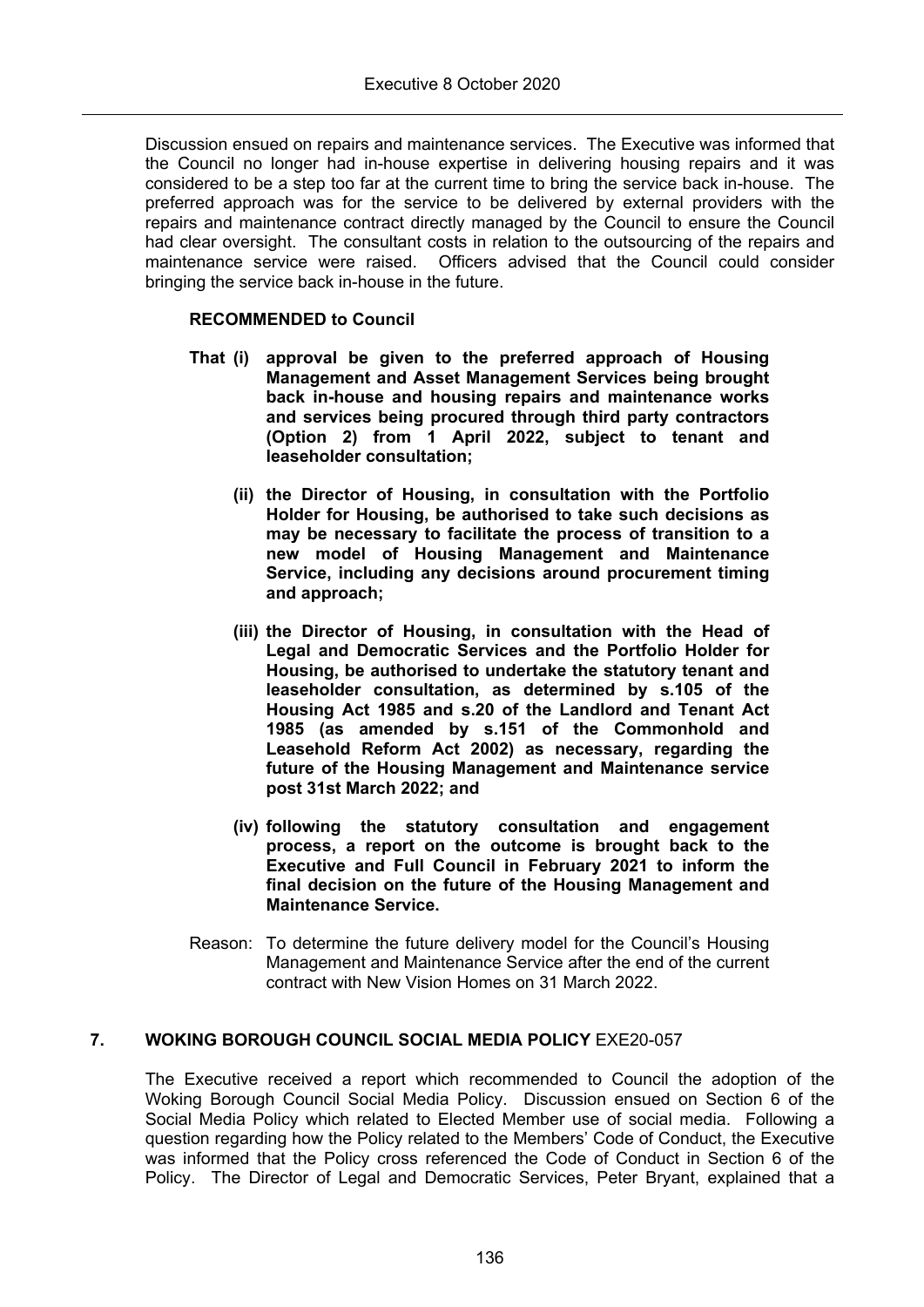breach of the Social Media Policy would not automatically constitute a breach of the Members' Code of Conduct as it would depend upon the nature of the breach and whether it constituted a breach of one of the core elements of the Code. In order to provide greater clarity to Members, consideration would be given to taking to the Standards and Audit Committee a Standards Protocol in relation to the Social Media Policy which would expand on what constituted a breach of the Code of Conduct. It was noted that the usual sanctions would be available if a breach of the Code was deemed to have occurred.

The practical difficulties of Members separating their personal and public life on social media was discussed. The Executive was advised that the Policy related to the subject matter of social media posts and not the social media profile used when posting. It was agreed that further discussion between the Portfolio Holder and Officers would be held on the issue before Council on 15 October 2020.

## **RECOMMENDED to Council**

- **That (i) the Council adopts the Social Media Policy, as set out in Appendix 1 of the report, with effect from 16 October 2020; and**
	- **(ii) the Marketing Communications Manager, in consultation with the Portfolio Holder, be delegated authority to make minor amendments to the Policy.**
- Reason: This policy will help employees and Members to use social media effectively without inadvertently placing themselves in a situation where the appropriateness of their conduct is called into question.

## **8. TREASURY MANAGEMENT ANNUAL REPORT 2019-20** EXE20-018

The Executive received a report on Treasury Management performance for 2019-20 in accordance with the Council's policy on Treasury Management. Following a question regarding the loans due for repayment in 2020/21 and 2021/22 set out in Appendix 2 to the report, the Executive was informed that the majority of the loans in the schedule related to short term borrowing which was currently being refinanced. It was explained that the majority of the Council's borrowing was for long term projects and therefore there were no funds available for repayment and the borrowing would be refinanced. It was noted that the Council was currently running at a high level of short term borrowing compared to previous years due to the 1% increase in the PWLB borrowing rate. Officers agreed to investigate providing the information discussed regarding loan repayments in the Green Book for cross-referencing purposes.

## RESOLVED

That the annual report on Treasury Management performance for 2019/20 be received, and the compliance with the Council's approved arrangements be noted.

Reason: To receive the annual report on Treasury Management performance for 2019/20 in accordance with the Council's policy on Treasury Management.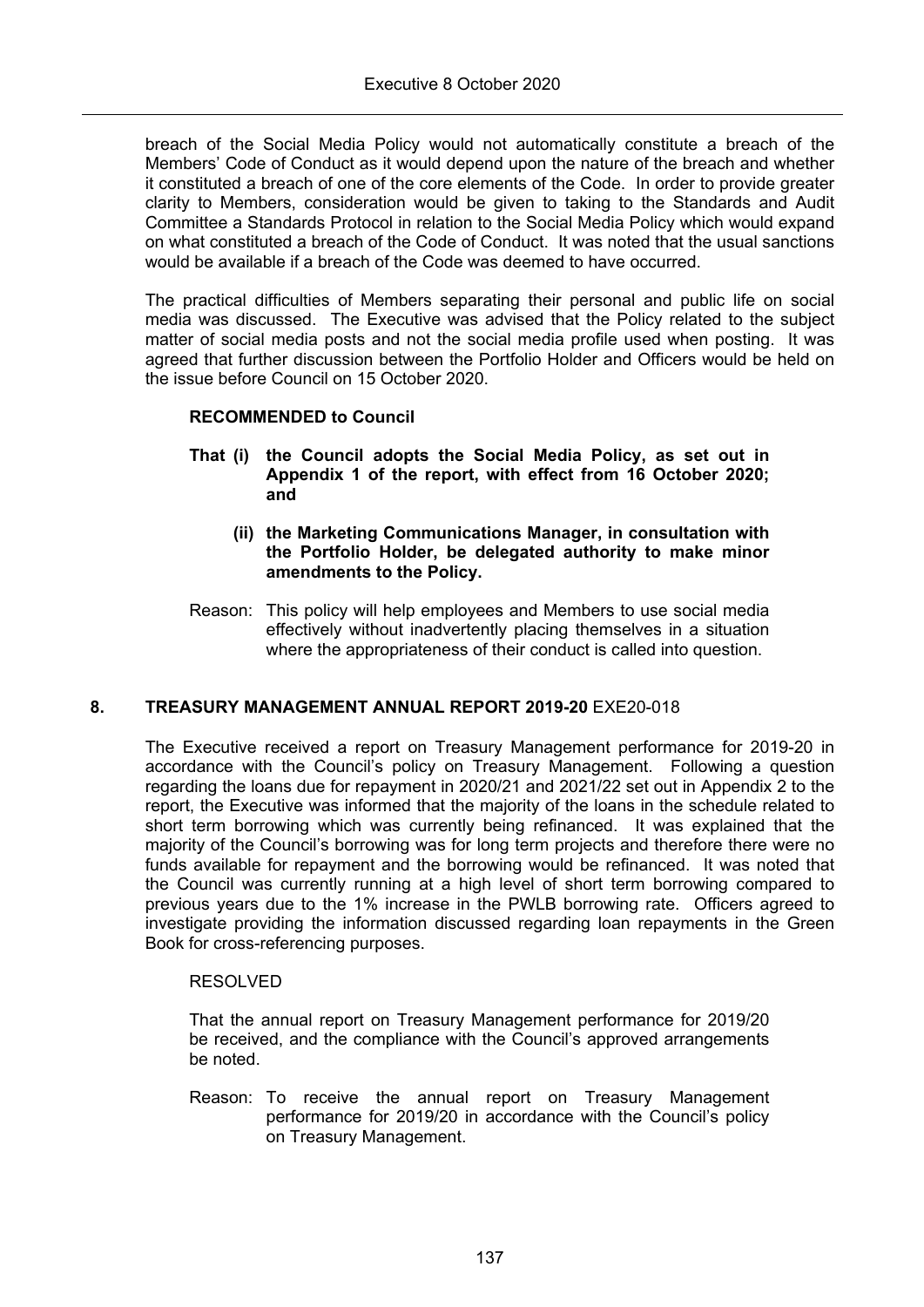## **9. PERFORMANCE AND FINANCIAL MONITORING INFORMATION**

The Executive considered the Performance and Financial Monitoring Information (Green Book) August 2020. Town centre car park income was discussed and the Executive was informed that there had been a small improvement, however usage was considerably down on normal expected levels. Attention was drawn to page 6 of the Green Book and it was noted that the percentage of Council Tax Collected and the percentage of Non Domestic Rates Collected had performed better than anticipated during the pandemic.

## RESOLVED

That the Performance and Financial Monitoring Information, August 2020, be received.

Reason: To manage the performance of the Council.

# **10. EXCLUSION OF THE PRESS AND PUBLIC**

### RESOLVED

That the press and public be excluded from the meeting during consideration of items 11 to 14 in view of the nature of the proceedings that, if members of the press and public were present during these items, there would be disclosure to them of exempt information as defined in paragraph 3 of Part 1 of Schedule 12A, to the Local Government Act 1972.

Paragraph 3 – Information relating to the financial or business affairs of any particular person (including the authority holding that information).

Councillor Johnson left the meeting and was not present for Items 11 to 14.

## **11. LOCAL AUTHORITY COMPANY** EXE20-114

## **RECOMMENDED to Council**

## **That the recommendations set out in the Part II report be agreed.**

Reason: To enable a local authority company to be set up on a contingency planning basis.

#### **12. PROPERTY MANAGEMENT - WOKING AND SAM BEARE HOSPICE** EXE20-119

#### **RECOMMENDED to Council**

#### **That the recommendations set out in the Part II report be agreed.**

Reason: To secure the continued operation of Woking and Sam Beare Hospice.